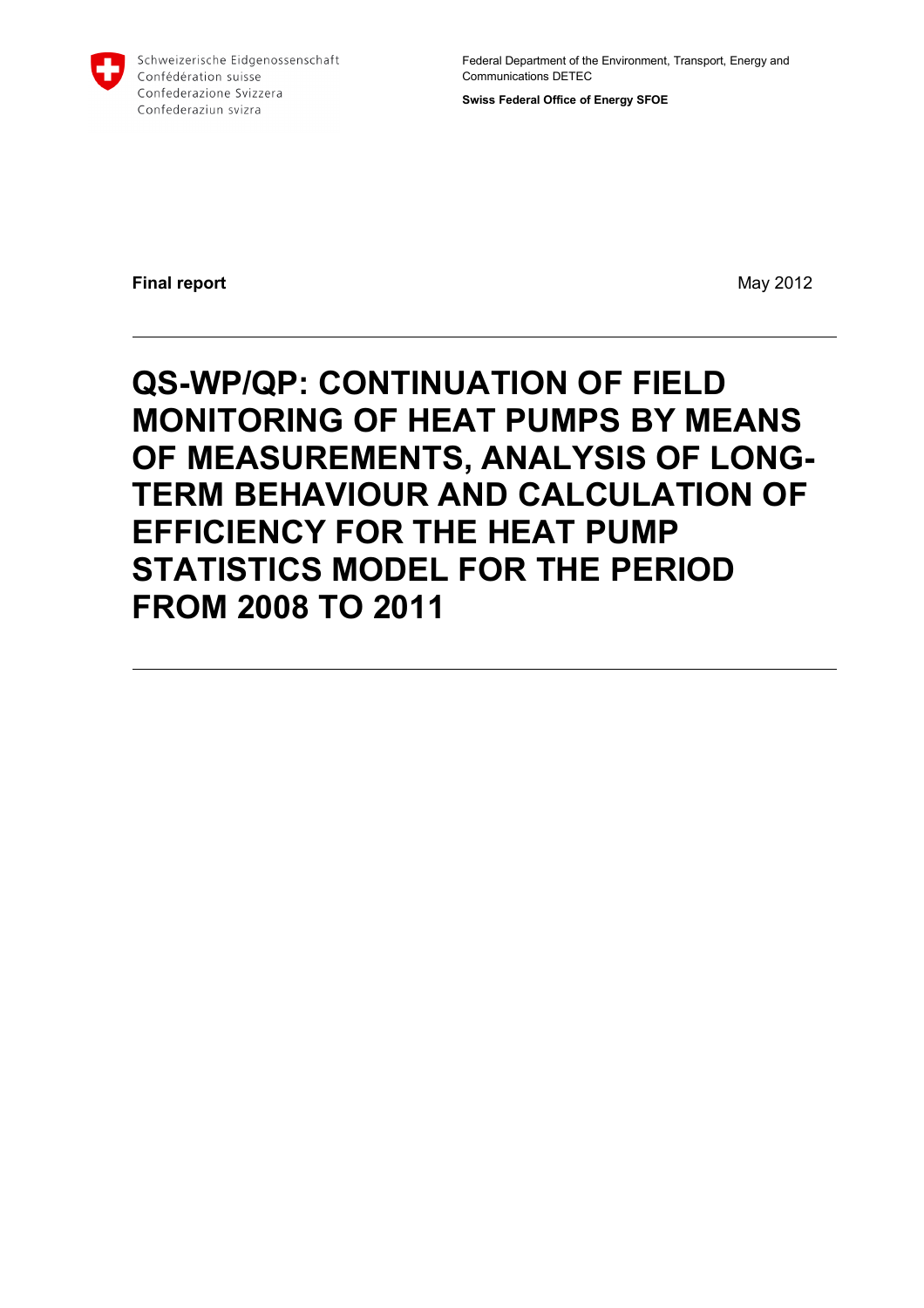#### **Impressum**

Date: May 2012

#### **Report commissioned by:**

Swiss Federal Office of Energy SFOE "Heat pump technologies, cogeneration and refrigeration" research programmes CH-3003 Bern www.bfe.admin.ch

## **Contractor:**

Hubacher Engineering Tannenbergstrasse 2 9032 Engelburg



### **Authors:**

Peter Hubacher, Hubacher Engineering, he-ko@bluewin.ch Carlos Bernal, Hubacher Engineering

Project no.: 102590

Copies of this report may be obtained from: www.energy-research.ch

The authors of this report are solely responsible for its content and findings.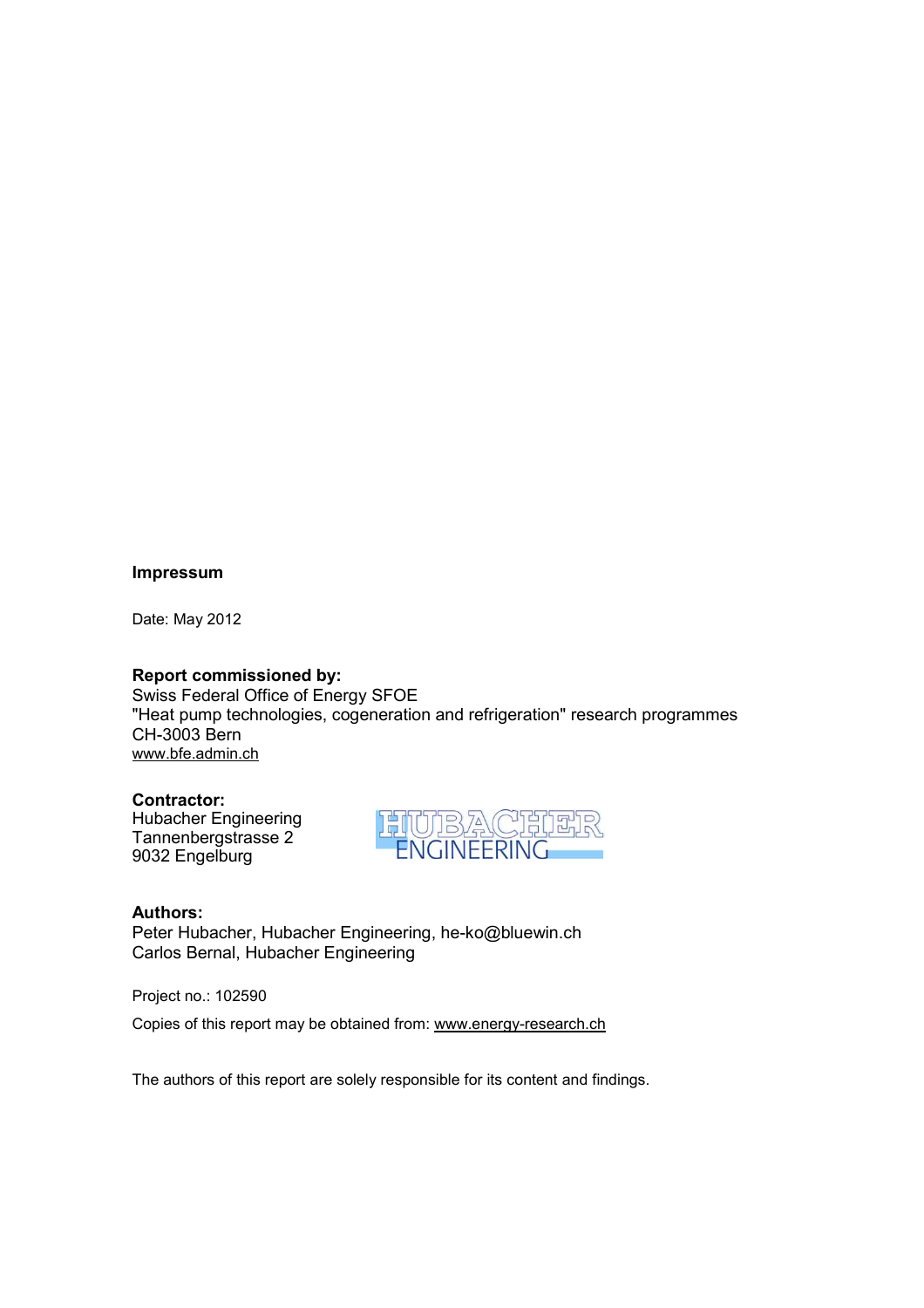## **Contents**

|          |                                                              | Page |
|----------|--------------------------------------------------------------|------|
| Summary  |                                                              | 4    |
| Abstract |                                                              | 4    |
| 1.       | Objectives                                                   | 5    |
| 2.       | Procedure and methodology                                    | 5    |
| 2.1      | List of heat pumps in the study                              | 5    |
| 2.2      | Evaluation of heat pumps                                     | 8    |
| 2.3      | Data collection                                              | 8    |
| 2.4      | Heat pump statistics                                         | 9    |
| 3.       | Analysis and findings                                        | 9    |
| 3.1      | Analysis of seasonal performance factor                      | 10   |
|          | 3.1.1 Comparison by years of operation                       | 10   |
|          | 3.1.2 Comparison by calendar year                            | 11   |
| 3.2      | Analysis of operating hours                                  | 12   |
| 3.3      | Analysis of heat production                                  | 14   |
| 3.4      | Analysis of electricity consumption                          | 14   |
| 3.5      | Influence of cooling agent on efficiency                     | 15   |
| 3.6      | Influence of altitude above sea level (air/water heat pumps) | 15   |
| 3.7      | System availability (analysis of faults)                     | 16   |
| 4.       | Maintenance and repairs                                      | 16   |
| 4.1      | Maintenance of heat pumps                                    | 17   |
| 4.2      | Heat pump repairs                                            | 17   |
| 4.3      | Total maintenance and repair costs                           | 19   |
| 5.       | Co-operation at national level                               | 19   |
| 6.       | Co-operation at international level                          | 19   |
| 7.       | Conclusions                                                  | 20   |
| 8.       | References                                                   | 20   |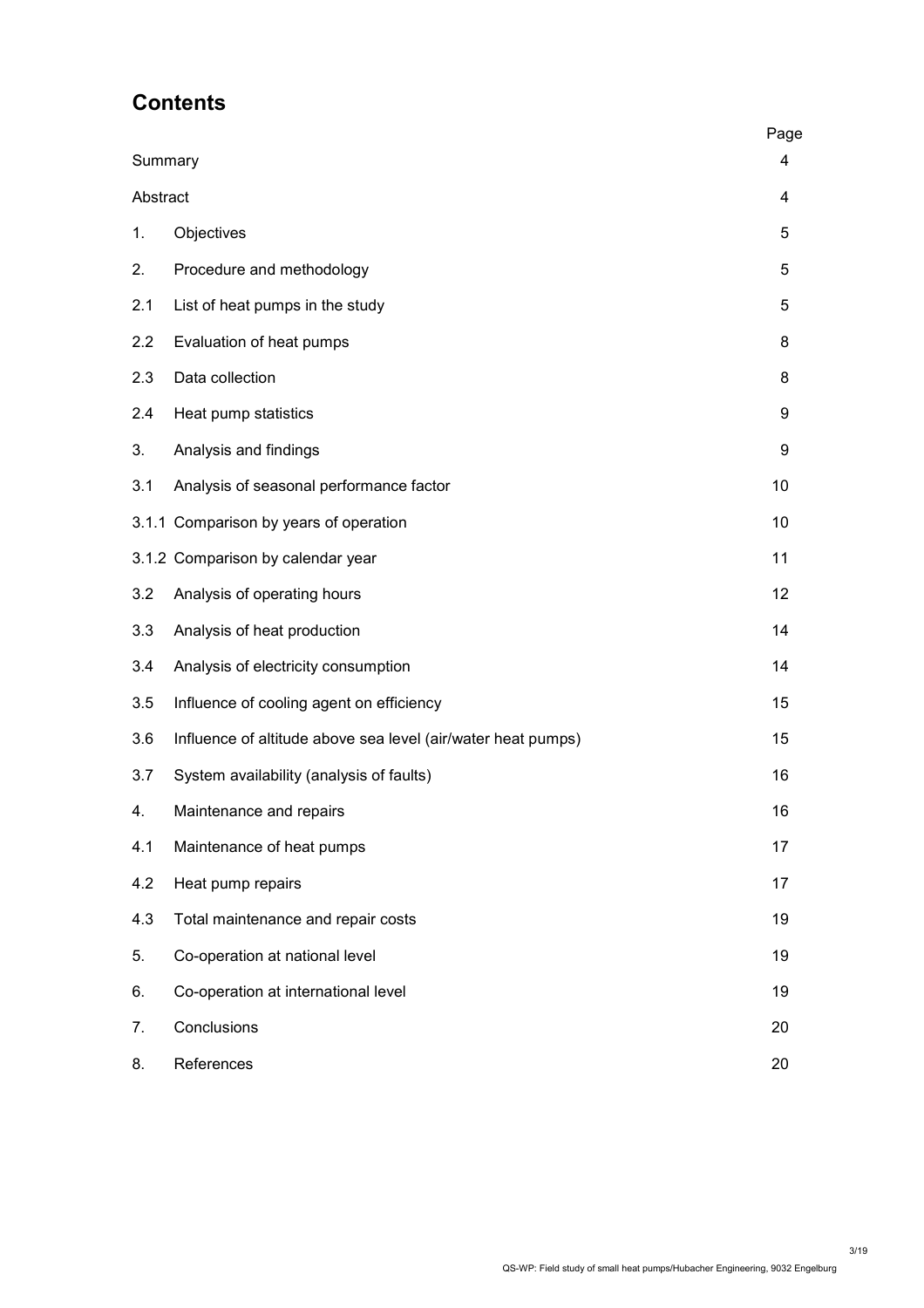## **Summary**

The "Field measurements of small heat pumps" project has now been implemented consistently for 15 years. During this period more than 250 heat pumps have been studied and measured, and their technical status has been recorded. The measurements were directly recorded and documented by the owners of the heat pumps, who passed on the resulting data to us at regular intervals for evaluation. It is only thanks to this simple measurement procedure that it has been possible for us to collect and evaluate such a large volume of data in the course of the past 15 years.

The findings vary: from the point of view of efficiency, we would have expected a better result. While in the first few years up to 2000 we noted increases in efficiency, in the years thereafter there were no signs at all of a trend towards improved seasonal performance factor. But there are also some heat pumps that yielded good to very good results and met all the specified requirements.

Another analysis focused on annual operating hours. Here the degree of compliance with the criterion specified in the dimensioning guidelines of the Swiss Federal Office of Energy (SFOE) for the performance guarantee for household systems, and with SIA standard 384/6 for geothermal sensors, was examined. The operating hours of the studied heat pumps were as follows: air/water heat pumps, approximately 1'700 hours, and brine/water heat pumps, approximately 1'900 hours, i.e. in both cases close to the specified range of 2'000 to 2'300 hours per annum, with or without hot water production. In the case of brine/water heat pump systems it is essential that the figures regarding annual operating hours are accurate, otherwise concerns could arise relating to longer-term problems associated with cooled geothermal sensors.

The resulting analysis of faults produced a very positive picture. The average degree of availability is above 99.5 percent, which is extremely favourable in comparison with any other heat production system. This resulted in excellent performance figurers from the analyse of 61 heat pumps. For these small heat pumps the average servicing and maintenance costs are 21.60 Swiss francs p.a., and the average repair costs amount to 84.40 Swiss francs p.a. This results in an average outlay per heat pump of 106.00 Swiss francs p.a. On the basis of 1,000 operating hours, the costs for maintenance and repairs therefore amount to approximately 51.00 Swiss francs. This analysis of the 61 heat pumps is based on a total of 1.32 million operating hours.

From the findings obtained from this research it may be stated that the performance of small heat pumps is generally very good. The degree of efficiency is good, but there is still room for improvement, while the picture with respect to reliability and operating costs is very positive.

It is important to continue with this programme of field measurements of small heat pumps, since the studies need to be carried out during the next few years until the completion of the anticipated service life of these heat pumps (around 20 years). Confirmation still needs to be made that small heat pumps have a service life of 20 years or more without causing increasing problems and maintenance costs.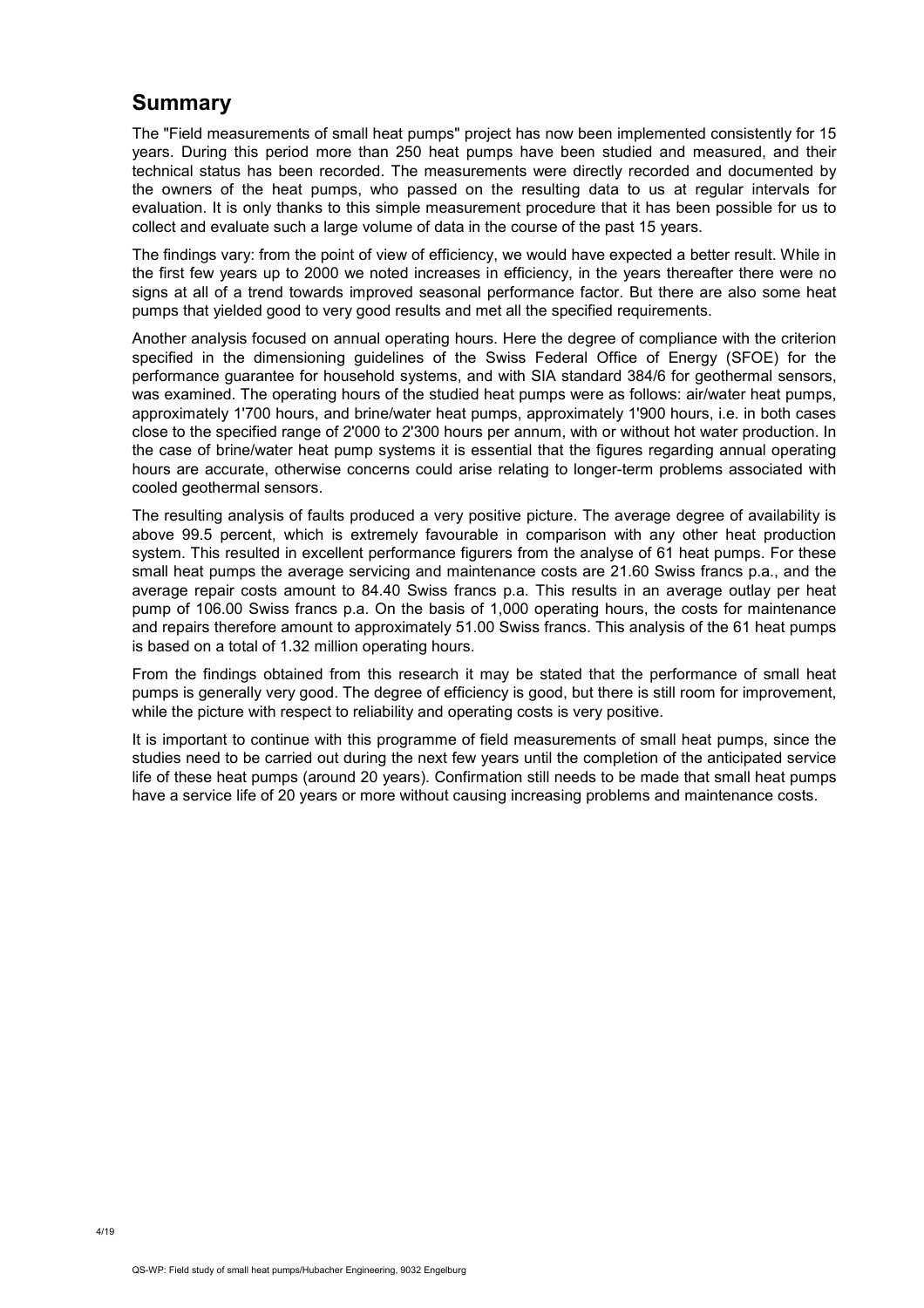## **1 Objectives**

The objectives of the project are based on the quality assurance strategy of the SFOE and FWS.<sup>1</sup> This project is being implemented in a niche that is characterised by a high level of importance. In order to secure additional confidence-building it is essential to collect and communicate data and findings at all levels concerning the long-term behaviour and servicing / maintenance costs of small heat pumps.

The necessity to carry out field studies in order to obtain significant and relevant findings that can be communicated for the purpose of confidence-building and to provide additional market information has also been acknowledged in other countries such as Germany and Austria, and more recently in England too. With the implementation of this project in Switzerland we are well in the lead, since no other project has recorded and analysed the results of up to 15 years of operation. The ongoing project is a follow-up to the field study that was initiated in 1995 within the scope of the FAWA project<sup>2</sup>.

Thanks to our ongoing implementation of this project we are in the position to communicate the previously collected data and findings relating to ageing and availability in the form of long-term evaluations. Nowhere else in the world has a long-term study of this nature been carried out yielding such comprehensive results:

- Collection of data from the existing sample of 165 heat pumps.
- Addition of 10 new heat pumps each year for the purpose of determining the status of technology and making comparisons with older models.
- Data collection for the purpose of determining the annual working factor for inclusion in the overall energy statistics of the SFOE for the calculation of the effectively measured figures.
- Long-term monitoring of the ageing process: calculation of seasonal performance factor and comparison with previous results.
- System availability (analysis of faults): calculation and comparison of annual operating data with previous results.
- Recording of maintenance and repair costs for a statistically relevant sample of 61 heat pumps (from the overall sample of 165) for the purpose of obtaining key economic data. Until now there had been a lack of long-term findings that are of great value and are also sought after on the market.

## **2 Procedure and methodology**

This project has been ongoing for 15 years, during which time a total of 250 heat pumps have been inspected and measured, and their status of technology has been recorded. In the course of the study, more than 40 percent of the heat pumps were eliminated for a variety of reasons. Each year, 10 new ones were added to the sample (Tables 1 to 3). In this way it was possible to identify any changes, including technological modifications or developments.

### **2.1 List of heat pumps in the study**

| No.  | Short name           | Segment      | Bldg. type | Heat source   | HW prep.   | AWP  | <b>Beginning</b>  | <b>Brand</b>     |
|------|----------------------|--------------|------------|---------------|------------|------|-------------------|------------------|
| 1205 | SENDOR14             | New building | <b>SFD</b> | Outside air   | <b>ves</b> | 2.43 | Okt 08            | Alpha Innotec    |
| 1206 | STEHAU43             | New building | <b>SFD</b> | Geoth, sensor | <b>ves</b> | 5.23 | Nov <sub>08</sub> | Weider           |
| 1207 | GOSFLO15             | New building | <b>SFD</b> | Geoth, sensor | <b>ves</b> | 3.92 | Nov <sub>08</sub> | <b>CTA</b>       |
| 1208 | ZEIHOC20             | Renovation   | <b>SFD</b> | Outside air   | no         | 2.40 | Dez08             | Six Madun        |
| 1209 | MÜHIMH00 *           | New building | <b>SFD</b> | Outside air   | ves        | 2.88 | Jan 09            | Hoval            |
| 1210 | ABTMÜH06             | Renovation   | <b>SFD</b> | Geoth, sensor | ves        | 3.79 | Nov <sub>08</sub> | <b>ElcoTherm</b> |
| 1211 | RUSMUS <sub>11</sub> | Renovation   | <b>SFD</b> | Geoth, sensor | no         | 3.54 | Nov <sub>08</sub> | CTC-Giersch      |
| 1212 | HERBUR03             | New building | <b>SFD</b> | Outside air   | no         | 3.33 | Apr 09            | Six Madun        |
| 1213 | <b>INSBUR22</b>      | New building | <b>SFD</b> | Geoth, sensor | <b>ves</b> | 3.22 | Okt 08            | <b>CTA</b>       |
| 1214 | <b>BRÜOBM00</b>      | New building | <b>SFD</b> | Geoth, sensor | no         | 4.05 | Feb 09            | Waterkotte       |

Table 1: List of heat pumps added in 2008

-

<sup>1</sup> Swiss Association for the Promotion of Heat Pumps (FWS), Steinerstrasse 37, 3006 Bern www.fws.ch

 $2$  FAWA field study of small heat pumps, an SFOE project - final report, 2004.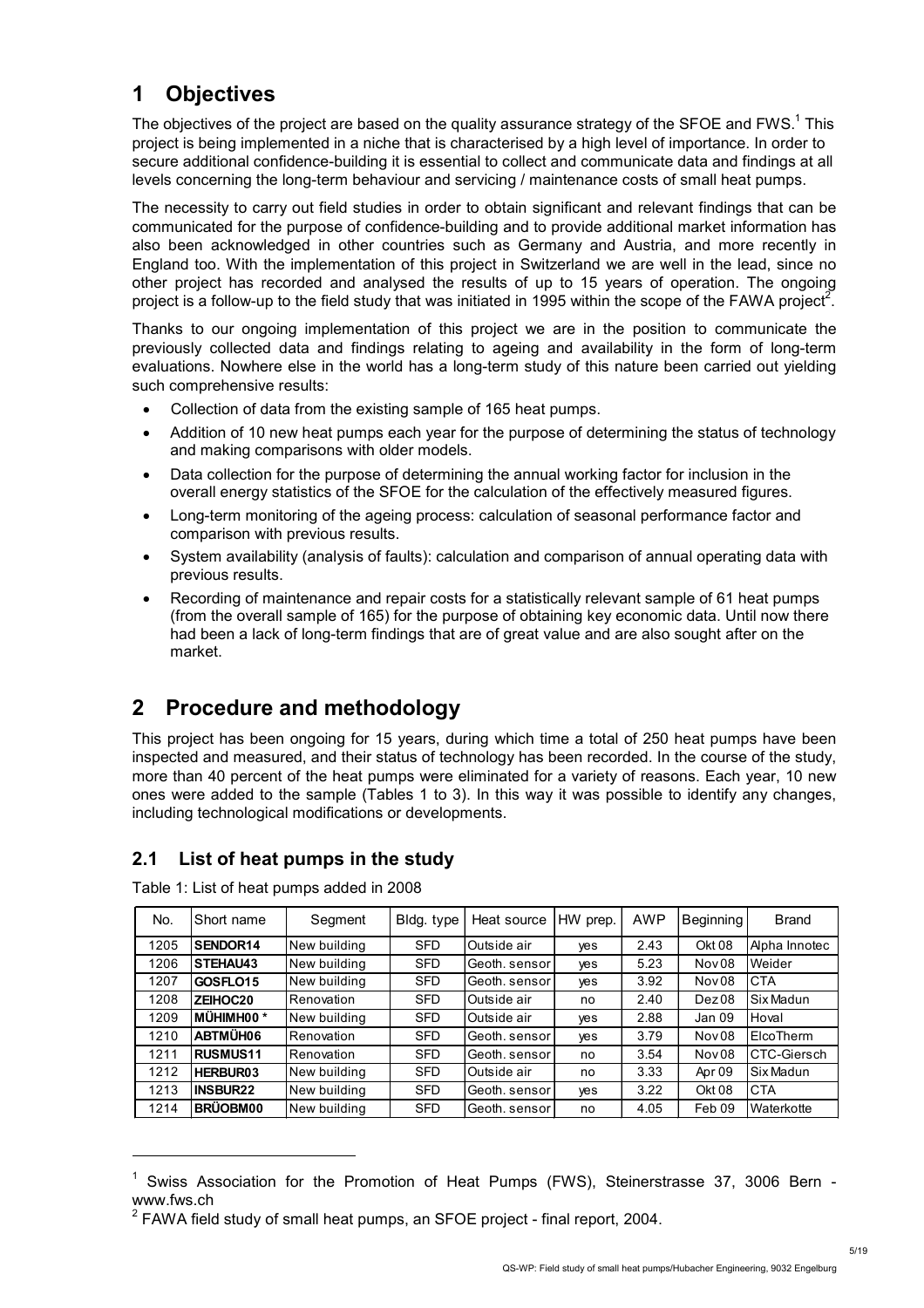One heat pump (indicated by an asterisk) from the 2008 sample (Table 1) could not meet the specified requirements since the owner did not reliably record the measurement data. The other heat pumps continued to be actively processed. In the course of the past year we had personal contact (by e-mail or phone) with most of the owners who continue to record data. There were also one or two owners who did not want to continue recording data and thus had to be eliminated from the project.

| No.  | Short name      | Segment      | Bldg. type | Heat source   | HW prep. | <b>AWP</b> | <b>Beginning</b>  | <b>Brand</b>      |
|------|-----------------|--------------|------------|---------------|----------|------------|-------------------|-------------------|
| 1215 | <b>WALLEI01</b> | Renovation   | <b>SFD</b> | Outside air   | no       | $3.30**$   | Feb 10            | Hoval             |
| 1216 | ROSOBE08        | Renovation   | <b>SFD</b> | Geoth, sensor | yes      | 3.56       | Sep 09            | Alpha Innotec     |
| 1217 | NIEHAM25        | Renovation   | <b>SFD</b> | Outside air   | ves      | 2.14       | Nov <sub>09</sub> | Vaillant          |
| 1218 | MURMÜH04        | Renovation   | <b>SFD</b> | Outside air   | yes      | 2.28       | Okt 09            | <b>CTA</b>        |
| 1219 | ETTBÜH28        | Renovation   | <b>SFD</b> | Geoth, sensor | yes      | 4.37       | Sep 09            | Wieder            |
| 1220 | MUOGRO26        | New building | <b>SFD</b> | Outside air   | ves      | 2.96       | Dez09             | Siemens           |
| 1221 | OBEAMS09        | New building | <b>SFD</b> | Outside air   | no       | 2.80       | Dez09             | Oertli/Bartl      |
| 1222 | STGHÜT29        | New building | <b>SFD</b> | Outside air   | ves      | 3.64       | Feb 10            | Viessmann         |
| 1223 | ERLALL11        | Renovation   | <b>SFD</b> | Geoth, sensor | yes      | 4.49       | Dez <sub>09</sub> | Störi Mantel      |
| 1224 | <b>BRUSAN02</b> | Renovation   | <b>SFD</b> | Geoth, sensor | ves      | 3.83       | Dez <sub>09</sub> | <b>Heliotherm</b> |

Table 2: List of heat pumps added in 2009

Table 3: List of heat pumps added in 2010

| No.  | Short name      | Segment      | Bldg. type | Heat source   | HW prep. | <b>AWP</b>           | <b>Beginning</b>  | <b>Brand</b>   |
|------|-----------------|--------------|------------|---------------|----------|----------------------|-------------------|----------------|
| 1225 | SARBAH58        | Renovation   | <b>SFD</b> | Outside air   | ves      | 1.83                 | Apr 10            | Krüeger        |
| 1226 | <b>WITBET17</b> | New building | <b>SFD</b> | Eau           | yes      | 5.23                 | <b>Jun 10</b>     | <b>CTA</b>     |
| 1227 | RONAU10         | Renovation   | <b>SFD</b> | Eau           | yes      | 4.62                 | Apr 10            | <b>CTA</b>     |
| 1228 | GRÜBÖS35        | Renovation   | <b>SFD</b> | Outside air   | yes      |                      | <b>Okt 10</b>     | Striegatherm   |
| 1229 | <b>GRAAMA23</b> | Renovation   | <b>SFD</b> | Geoth, sensor | no       | sures                | Sep 10            | Kibernetik     |
| 1230 | MATALT28        | Renovation   | <b>SFD</b> | Geoth, sensor | yes      | ant<br>Ë             | Dez <sub>10</sub> | Weider         |
| 1231 | <b>WILALT20</b> | Renovation   | <b>SFD</b> | Geoth, sensor | yes      | <b>SC</b><br>€<br>မီ | Jan 10            | Alphalnotec    |
| 1232 | GÜMRÜT08        | Renovation   | <b>SFD</b> | Geoth, sensor | yes      | ëu                   | <b>Jun 11</b>     | <b>CTA</b>     |
| 1233 | AAROBE13        | Renovation   | <b>SFD</b> | Outside air   | yes      | Nombre               | Jan 11            | Stiebel Eltron |
| 1234 | <b>THABUE09</b> | Renovation   | <b>SFD</b> | Outside air   | no       |                      | Dez <sub>10</sub> | Elco           |

In some cases the seasonal performance factor (\*\*) were projected to 1 year. It is therefore possible that some minor changes may still be noted.

| 1st year of | Total no. of<br>heat pumps |            | BW-HP          | AW-HP          | WW-HP          | Hot water<br>preparation | No. Used in<br>renovated | No. Of years   |
|-------------|----------------------------|------------|----------------|----------------|----------------|--------------------------|--------------------------|----------------|
| operation   | in operation               | with brine | with water     |                |                | <b>HP</b>                | buildings                | in operation   |
| 1995        | 12                         | 8          |                | 4              |                | 7                        | 12                       | 15             |
| 1996        | 8                          | 5          |                | $\overline{2}$ | 1              | 5                        | 4                        | 14             |
| 1997        | 13                         | 4          |                | 7              | $\overline{2}$ | 10                       | 6                        | 13             |
| 1998        | 10                         | 6          |                | 4              |                | 6                        |                          | 12             |
| 1999        | 12                         | 9          |                | 3              |                | $\overline{7}$           | 6                        | 11             |
| 2000        | 9                          | 5          |                | 3              | 1              | $\overline{4}$           | 4                        | 10             |
| 2001        | 20                         | 11         |                | 9              |                | 8                        | 6                        | 9              |
| 2002        | 21                         | 10         |                | 11             |                | 16                       | 6                        | 8              |
| 2003        | 25                         | 17         | 1              | $\overline{7}$ |                | 13                       | 12                       | 7              |
| 2004        | 1                          | 1          |                |                |                | 1                        | 1                        | 6              |
| 2005        | 4                          | 3          |                | 1              |                | $\overline{4}$           | 3                        | 5              |
| 2006        |                            |            |                |                |                |                          |                          | 4              |
| 2007        |                            |            |                |                |                |                          |                          | 3              |
| 2008        | 10                         | 6          |                | 4              |                | 6                        | 3                        | $\overline{2}$ |
| 2009        | 10                         | 4          |                | 6              |                | 8                        | 6                        | 1              |
| 2010        | 10                         | 4          | $\overline{2}$ | 4              |                | 10                       | 8                        |                |
| Total       | 165                        | 93         | 3              | 65             | 4              | 105                      | 77                       |                |

Table 4: Overall sample of heat pumps available for analysis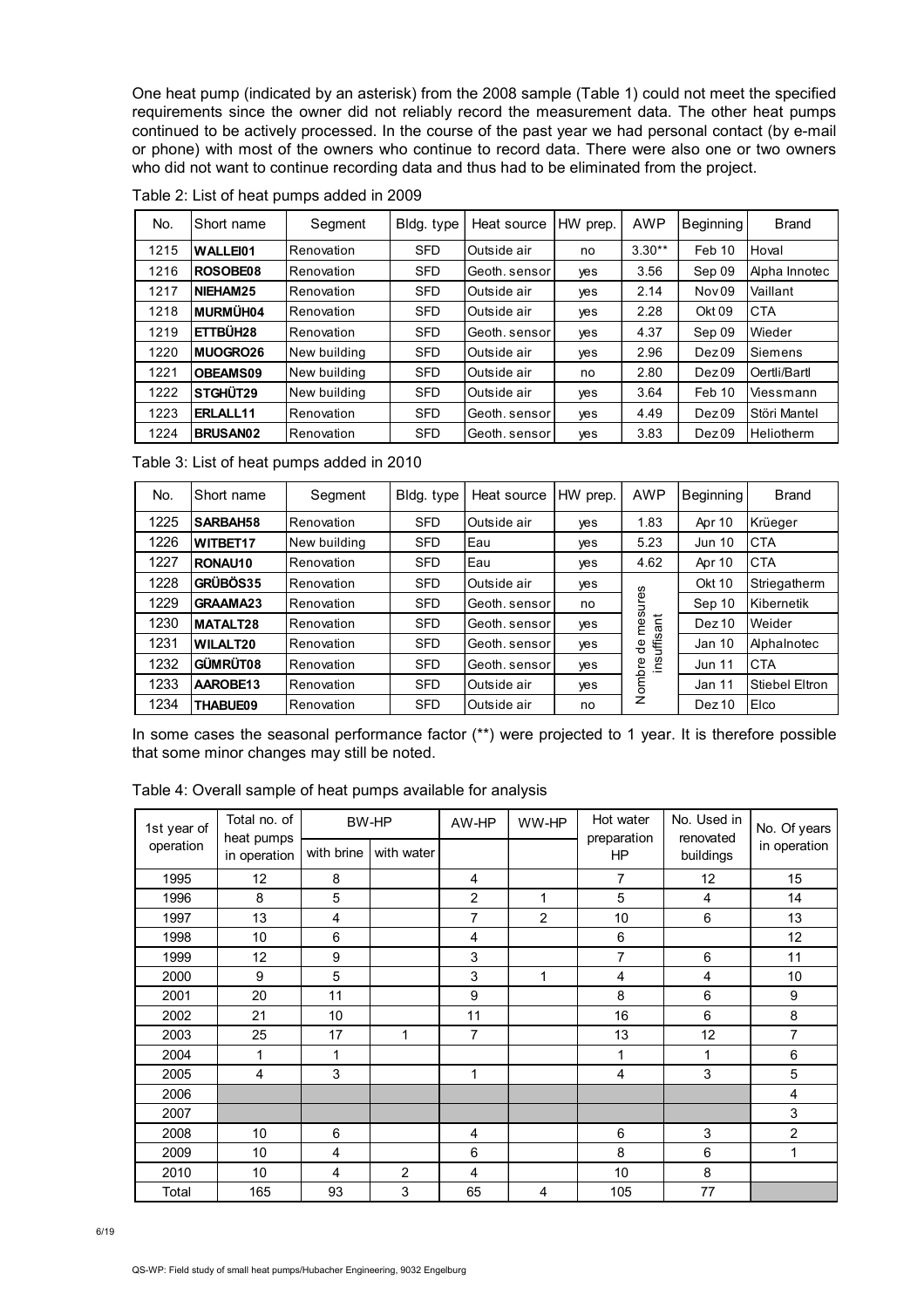

*Note*: No new heat pumps were added in 2006 and 2007. The continuation of this field study was only discussed and re-addressed by Hubacher Engineering and the SFOE in the course of 2000.

Figure 1: Sample that is still included in the study today

Water/water heat pumps are seldom used in small systems, and for this reason no such heat pumps with ground or surface water have been included in the sample since 2004 (Figure 1). Instead, for comparison purposes 4 systems with boreholes were included which are operated with water (without a brine component). To protect against freezing, deeper boreholes are required in order to reach down to higher source temperatures. Almost all these heat pumps have a considerably higher degree of efficiency.







The evaluation of heat pumps that was carried out on the basis of the criteria already specified for the FAWA project is extremely complex. Attention was therefore paid to maintaining a balance between heat pumps with hot water production (Figure 2) and those used in new and renovated buildings (Figure 3). The various market participants (manufacturers, suppliers, installation companies) have a heavy workload and little spare time, and the interest in obtaining more comprehensive and better findings from installed systems has fallen sharply. But the quality of the heat pumps has not improved in the course of the past few years. In some cases, signs of wear and tear have been detected, which point to recurrences of earlier errors and omissions during the dimensioning and design stages.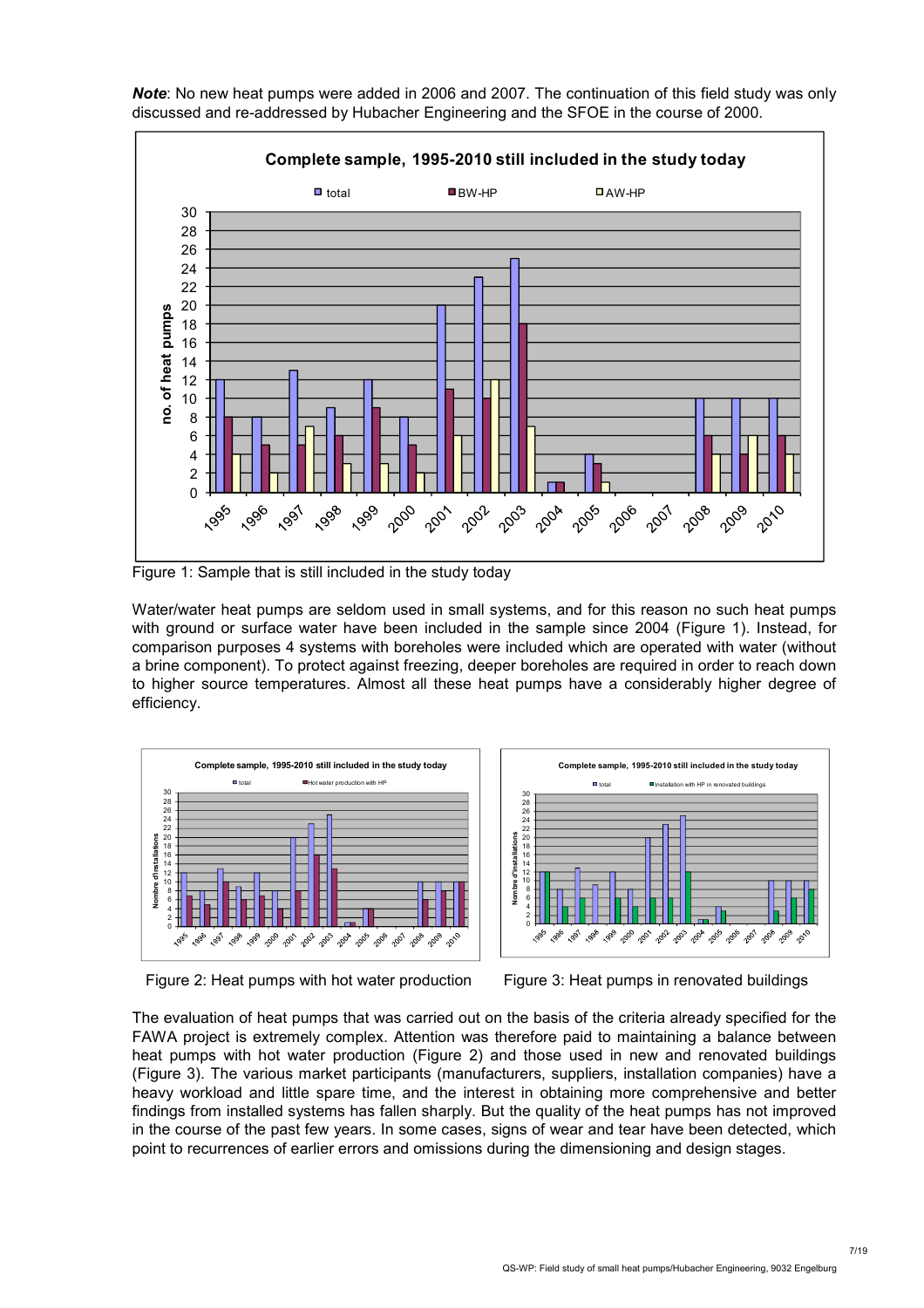### **2.2 Evaluation of heat pumps**

In order to ensure that the calculations are statistically sound, a minimum number of heat pumps is required. The sample that is at our disposal today, including the 30 that were added to the project in 2008, 2009 and 2010 and those that have been eliminated, still comprises 165 heat pumps, divided into three categories: air/water, brine/water and water/water. The sample available for evaluating longterm studies relating to service and repairs comprises 61 heat pumps with ages ranging from 5 to more than 12 years.

The evaluation of the 10 systems that were added each year in 2008, 2009 and 2010 was carried out on the basis of the criteria originally defined for the FAWA project:

- a. **Thermal output**: the thermal output of heat pumps should not exceed 20 kW<sub>th</sub>, since it is this group that dominates the market.
- b. **Heat sources**: an approximately equal number of air/water and brine/water heat pumps.
- c. **Production type**: series production, i.e. no customised or special models.
- d. **Operating mode**: monovalent by way of exception, bivalent with measurable second heat production process.
- e. **Location**: geographically different locations.
- f. **Objects**: the heat pumps should be installed in new and renovated buildings.
- g. **Hot water**: systems with hot water production via the heat pump should be represented in line with their proportion of real installed systems.
- h. **Ownership**: only privately-owned heat pumps no public buildings.
- i. **Quality label**: where possible, heat pumps should be used that have qualified for the quality label issued by the Swiss Association for the Promotion of Heat Pumps (FWS).
- j. **Measuring instruments**: heat pumps should preferably already be equipped with electricity and thermal meters, otherwise it must be possible to retrofit them with such devices at low cost.
- k. **Hydraulic integration**: As a rule, heat pumps should be designed for recognised standard switching, i.e. no complex or customised hydraulic switching.

#### **2.3 Data collection**

We continued to receive and verify measurement data, and rectified any minor problems such as the failure of measurement instruments and the occurrence of system faults.

The measurement instruments, notably the thermal meters made by NeoVac which are based on the principle of ultrasound, were randomly dismantled and inspected a total of 3 times in the course of earlier projects within the past 15 years. All results were within the defined tolerance ranges, which means that the quality of the measurements also met the basic requirements on system analysis in this respect.

The input of measurement data into the electronic system files and the corresponding evaluation were carried out on the basis of the received datasets. The individual heat pumps are only analysed and evaluated after all results have been placed at our disposal.

- Organisation of measurement data and control of received documentation, as well as input of the existing measurement data into the electronic files including analysis and evaluation.
- On-site inspections in order to rectify any faults or failures of measurement instruments.
- Preparation and distribution of information to owners, including an evaluation of their own heat pumps.
- Evaluation of measurement data and analysis of the entire sample, including preparation of the most useful and informative graphs.

Thermal, electricity and operating time meters are installed in each heat pump for calculating the seasonal performance factor, which are read and reported to us at appropriate intervals (weekly to monthly) by the owner. For the calculation of seasonal performance factor, secondary functions associated with the heat pumps are also taken into account, as are any storage losses that may occur.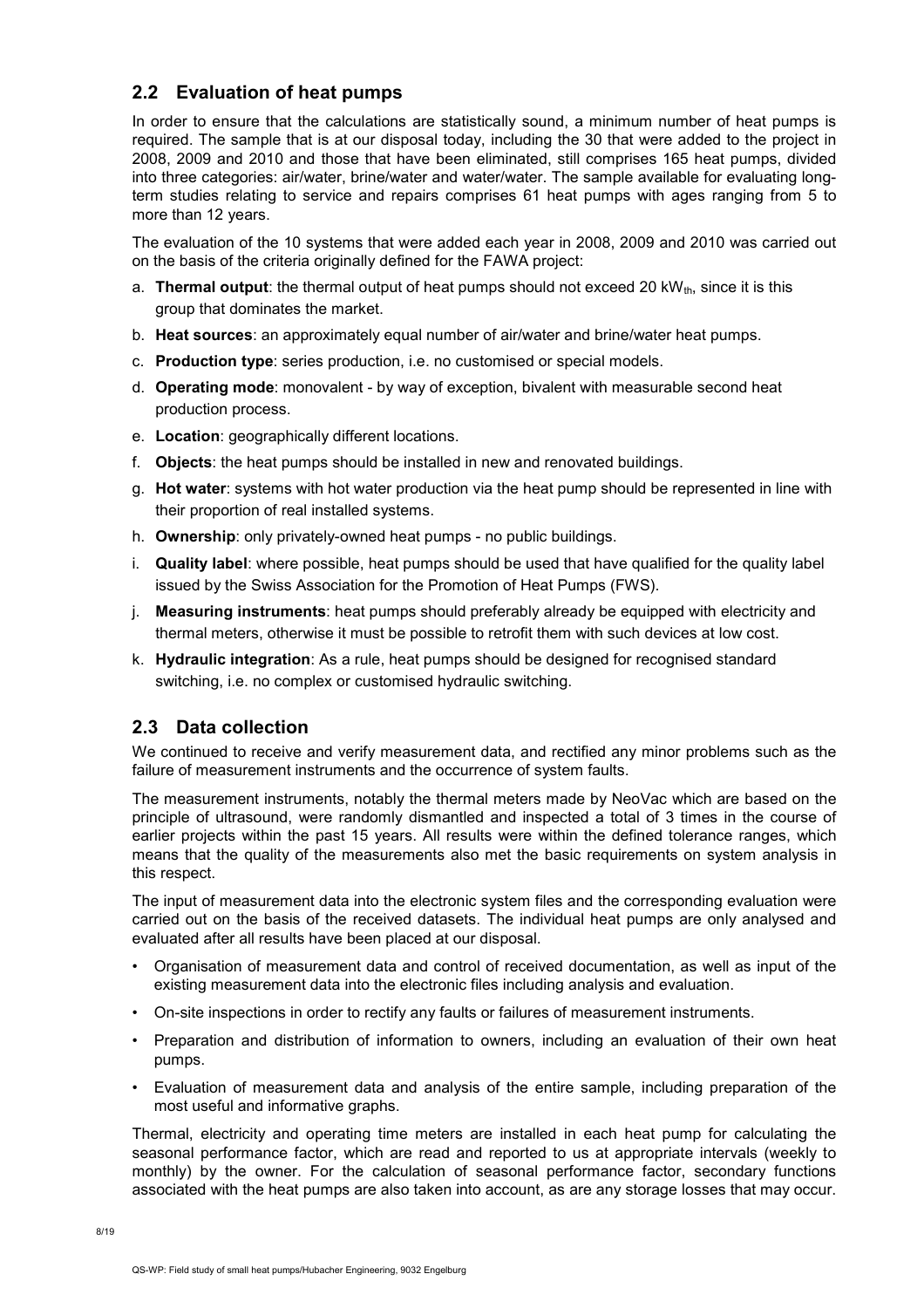However, secondary appliances such as heating group pumps, etc., which do not form an integral part of heat pump operation, are excluded.

For the purpose of determining the maintenance and energy costs it is necessary to interview each owner in person, since experience has shown that the mailing of questionnaires does not yield the desired result. Questioning the owner in person is also necessary so that any uncertainties and contradictions can be clarified on site. Maintenance and repair costs are recorded on the basis of available receipts, reports, invoices, etc.

It is not always easy to receive all measurement data punctually in order to carry out the contractually agreed analyses, including presentation of findings (status report, support group meeting, annual report). Periodical contact is required in order to ensure that owners do not forget to take readings and thus to prevent the occurrence of any significant gaps in recorded data.

In order to further motivate owners and keep them on board, in 2010 a thank you letter was sent to them, together with a small gift. This action was greatly appreciated, especially since some owners have been supplying data more or less regularly for more than 10 years.

#### **2.4 Heat pump statistics**

Since the first field analyses were conducted and seasonal performance factor were calculated (FAWA and subsequent projects), in the statistics for all heat pumps the figures have been determined on the basis of these studies instead of previous average seasonal performance factor, i.e. the results are incorporated in the renewable energy segment of Switzerland's overall energy statistics.

## **3 Analysis and findings**

In order to ensure that the results can be compared with the findings from the previous FAWA project, the same dimensions and criteria were applied. Thus in data analysis it is now only annual working factor 2 (Figure 4) that is determined and compared.



Figure 4: System limits for evaluation, SPF 1, 2 and 3.

Here, for evaluation and comparison purposes the limit for SPF 2 was applied, which takes any occurring storage losses into account. For systems without storage, the electricity consumption of the circulation pump on the output side in accordance with pressure loss via the condenser is taken into account.

The difference between standardised SPF2 (nSPF2) and SPF2 is that nSPF2 is climate standardised. This involves a relatively simple procedure in which the regression curve is assessed for the calculated working factors in heating mode at an outside temperature of 3° C. In this way, all heat pumps can be compared with one another, regardless of the height above sea level at which they are located. A detailed description of this procedure was included in the FAWA project report.

The data analysis over a period of more than 15 years has shown, however, that the current sample (90 percent of which is located in Switzerland's central lowlands), is relatively insensitive to this standardisation. A comparison between nSPF2 and SPF2 confirms that this is also the case in the most recent evaluations.

There are some heat pumps for which the datasets for the first year of operation are incomplete or could not be adopted for evaluation purposes due to other problems. In such cases, if evaluation was not possible for the first year of operation, the second year was taken as reference.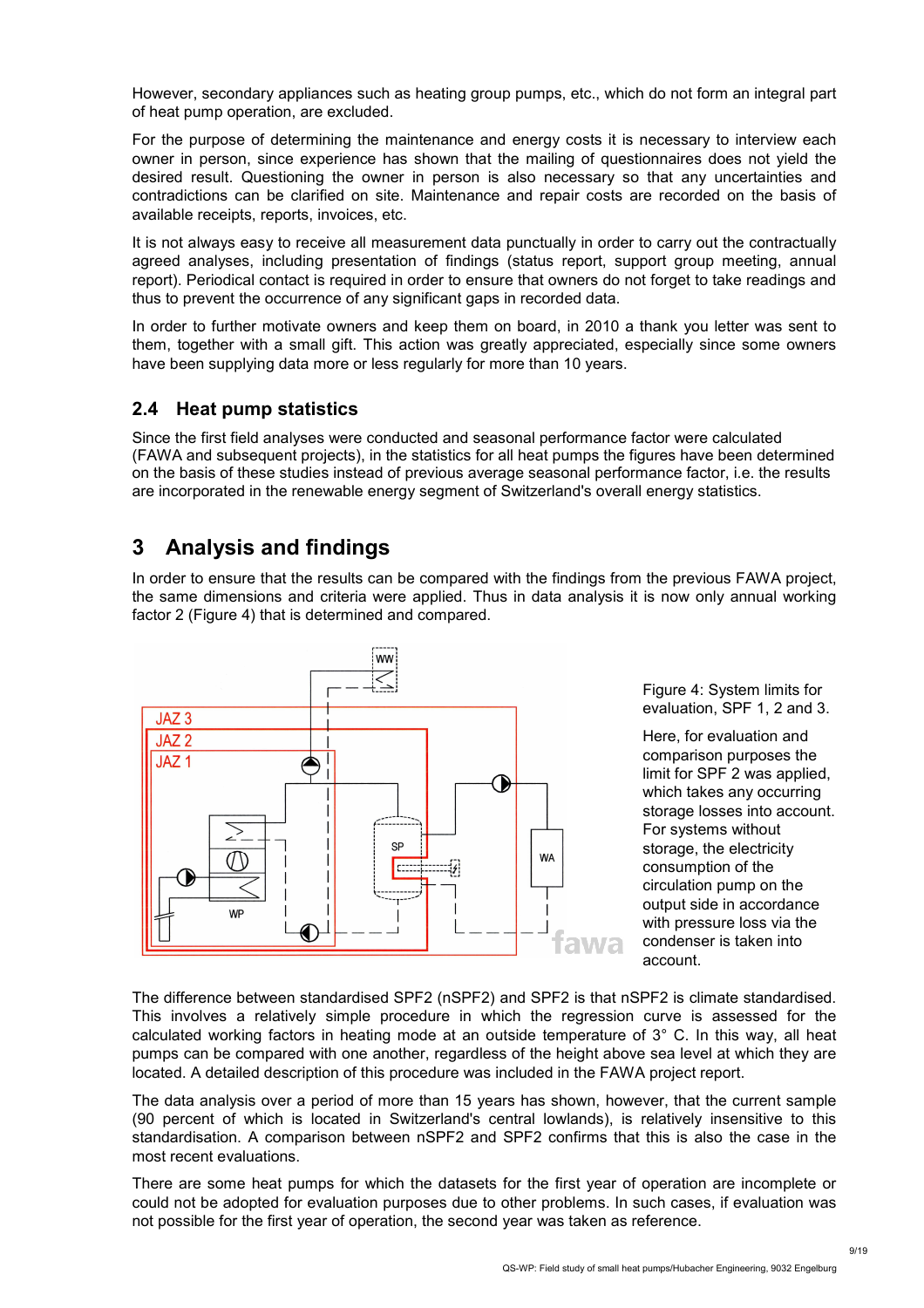### **3.1 Analysis of seasonal performance factor**

The seasonal performance factor of the 165 heat pumps evaluated in this sample are divided into two main groups (brine/water and air/water). Here, the years of operation and the progress during the year are adopted into the evaluation and depiction.

#### **3.1.1 Comparison by years of operation**

We are now entering an interesting phase in which we will be able to see whether our expectations in terms of longer-term ageing are correct. Since the past three years could not be evaluated fully because of the number of analysed heat pumps, in order to obtain a reliable evaluation it will be necessary to carry out a further-reaching field study at least over the next 3 years.

Changes versus the first year of operation can barely be ascertained until the 11th year of operation. Minor deviations are more likely to be attributable to the accuracy of calculations and/or measurements. The past 3 years should be viewed with caution, since to date only a few heat pumps have been studied that have been in operation for 12 years or longer. In addition there is the fact that, unlike more recent heat pumps, most of these older models have reciprocating compressors, for which we would expect more pronounced ageing as the result of greater wear and tear on the piston seals.

The limit of annual working factor nSPF2 encompasses not only the heat pump, but also the heat loss for storage facilities (if installed). The amount of purchased energy for the storage charging pump, or in the case of heat pumps without storage, the proportion of pump energy that is required for mass flow via the capacitor of the heat pump, and the overall energy requirement on the source side (energy required for pumps or ventilators) also have to be included in the energy balance for nSPF2.



Figure 5: Time series of the development of absolute seasonal performance factor (nSPF2<sub>abs</sub>) by number of years of operation



Figure 6: Time series for brine/water heat pumps Figure 7: Time series for air/water heat pumps



As already noted at the beginning of this chapter, the standardisation of nSPF2 is a simple procedure. The graph with all systems with non-standardised SPF2 has been included here for comparison purposes.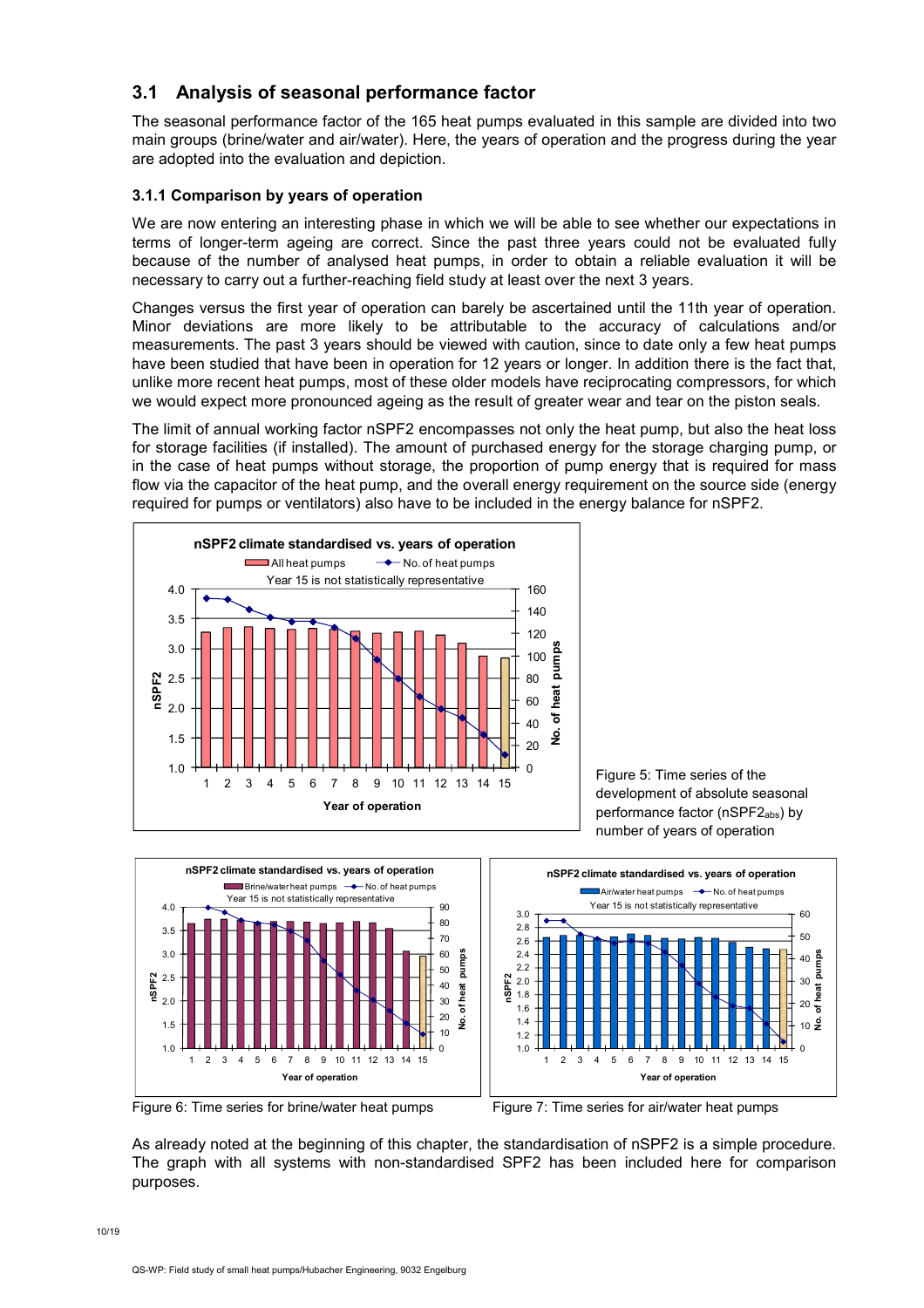

Figure 8: Time series of the development of absolute seasonal performance factor (SPF2<sub>abs</sub>) by number of years of operation

The averages in the two compared graphs (Figures 5 and 8) are very similar. Over a 15-year period, the average nSPF2 is 3.23, compared with 3.25 for the non-standardised SPF2. As already noted, this is attributable to the fact that most of the heat pumps are located in Switzerland's central lowlands at an altitude of between 400 and 500 metres above sea level.

#### **3.1.2 Comparison by calendar year**

The development of nSPF2 by calendar year corresponds to the data and findings that have already been communicated for the previous FAWA analysis. After a period (from 1995 to 2000) during which better SPF figures were recorded, with effect from the 2000/2001 heating period the figures stagnated and have remained at around the same level until today. The reason for this is not immediately apparent, but since there have not been any major advances in technology in this sector and sales figures have constantly increased, it would seem that the industry faces other problems such as a shortage of specialised personnel, insufficient training, etc., which will have to be addressed.



Figure 9: Time series of the development of absolute seasonal performance factor (nSPF2<sub>abs</sub>), adjusted for climate factors, by calendar year



Figure 10: Time series for brine/water heat pumps Figure 11: Time series for air/water heat pumps

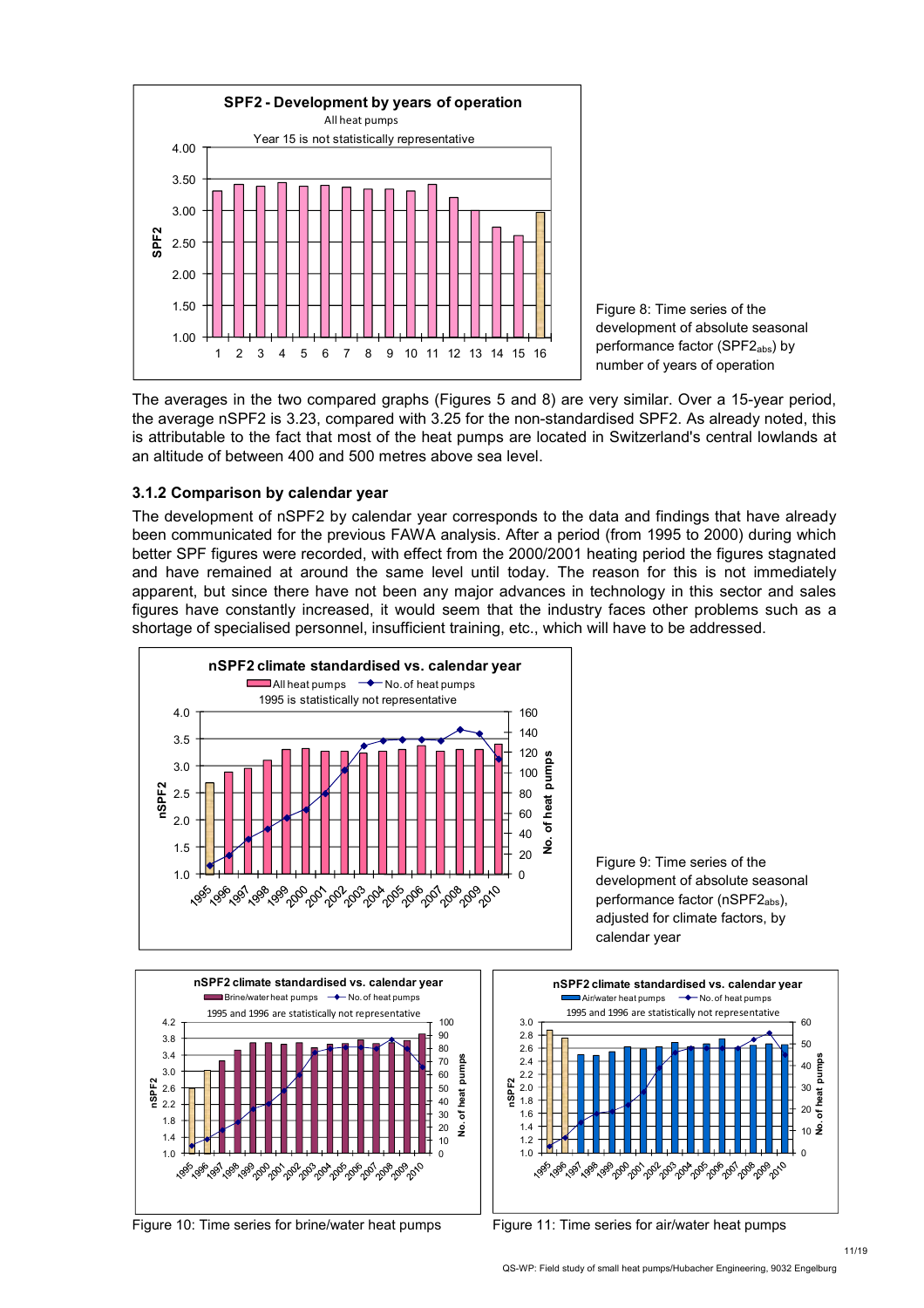In table 5 below, the 4 water/water heat pumps (WW) have been included, for both comparison and information purposes. Since there are only 4, the figures cannot be regarded as representative, but they are probably accurate since in many small water/water heat pumps the heat source is not very efficient. This is attributable to the open geodetic delivery head, and to the fact that these small groundwater systems are also frequently over-dimensioned. There are no groundwater pumps that are sufficiently small.

| <b>HS</b>  | Operation<br>vear |      | ົ    |      | 4    | 5    | 6    |      | 8    | 9    | 10   | 11   | 12   | 13   | 14   | 15   | 16   |
|------------|-------------------|------|------|------|------|------|------|------|------|------|------|------|------|------|------|------|------|
| <b>AW</b>  | nSPF2             | 2.60 | 2.67 | 2.69 | 2.66 | 2.68 | 2.73 | 2.67 | 2.65 | 2.61 | 2.62 | 2.67 | 2.63 | 2.47 | 2.56 | 2.59 | 3.25 |
|            | INo.              | 49   | 48   | 46   | 45   | 44   | 45   | 41   | 35   | 26   | 21   | 16   | 16   | 12   |      |      |      |
| <b>IBW</b> | nSPF2             | 3.61 | 3.73 | 3.69 | 3.69 | 3.67 | 3.69 | 3.68 | 3.64 | 3.75 | 3.70 | 3.71 | 3.54 | 3.25 | 2.80 | 2.47 |      |
|            | No.               | 85   | 86   | 80   | 78   | 79   | 77   | 71   | 54   | 46   | 36   | 30   | 22   | 17   |      | 6    |      |
| <b>WW</b>  | nSPF2             | 3.56 | 3.71 | 3.74 | 3.63 | 3.53 | 3.48 | 3.51 | 3.37 | 3.50 | 3.21 | 2.89 | 2.94 | 2.95 | 2.50 |      |      |
|            | No.               |      |      |      |      |      |      |      |      |      |      |      |      |      |      |      |      |

Table 5: nSPF2 figures by operation year for each heat source

The graphs by calendar year (Figure 9-11) illustrate the analysis by number of years of operation, since we can clearly see that the heat pumps dating from the early years (1995 to 1999) indicate increasing efficiency each year - a development that was also noted in the FAWA report.

### **3.2 Analysis of operating hours**

Operating hours play a major role, especially with regard to brine/water heat pumps. Dimensioning criteria for heat source systems with boreholes are based on a specified maximum of 2'000 operating hours without hot water production, and 2'300 hours with hot water production. The general criteria for dimensioning heat pumps are cited in the SFOE brochure, "Performance Guarantee for Household Systems". For borehole systems, the criteria are also specified in SIA Standard 384/6 (2010).





Figure 13: Time series for brine/water heat pumps Figure 14: Time series for air/water heat pumps

Figure 12: Time series of operating hours by calendar year

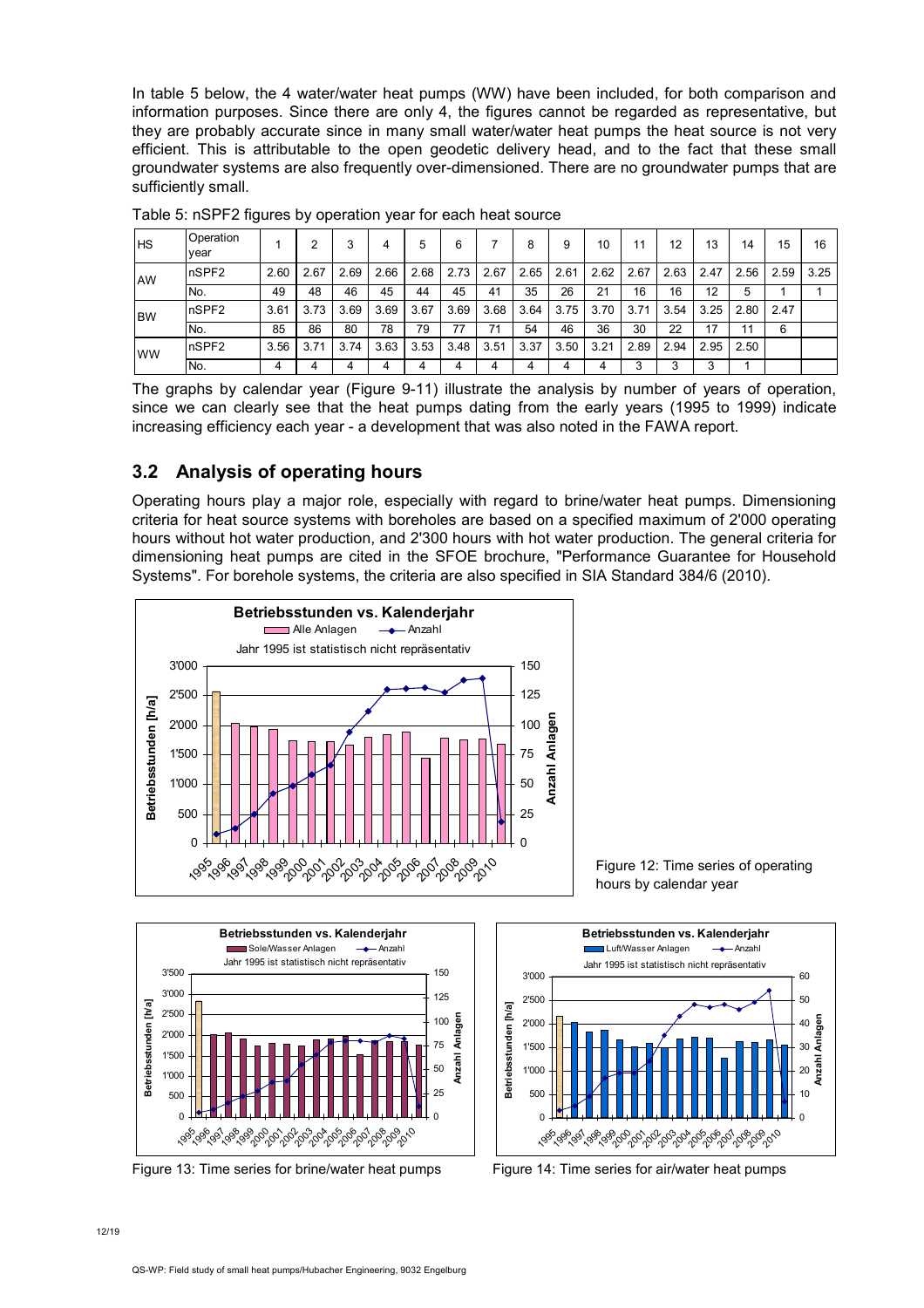| Heat source | Calendar year                 | 1995 | 1996 | 1997 | 1998 | 1999 | 2000 | 2001 | 2002 | 2003 | 2004 | 2005 | 2006 | 2007 | 2008 | 2009 | 2010 |
|-------------|-------------------------------|------|------|------|------|------|------|------|------|------|------|------|------|------|------|------|------|
| AW-HP       | Hours of Operation<br>Phase 1 | 2154 | 2025 | 1835 | 1866 | 1664 | 1496 | 1580 | 1481 | 1669 | 1700 | 1694 | 1263 | 1631 | 1592 | 1653 | 1548 |
| outside air | No. of heat pumps             | 3    | 5    | 9    | 17   | 19   | 19   | 24   | 35   | 43   | 48   | 47   | 48   | 46   | 49   | 54   |      |
| BW-HP       | Hours of Operation<br>Phase 1 | 2824 | 2018 | 2061 | 1918 | 1726 | 1810 | 1778 | 1728 | 1867 | 1885 | 1950 | 1501 | 1829 | 1813 | 1835 | 1748 |
| Geoth, sen. | No. of heat pumps             | 5    | 8    | 15   | 22   | 27   | 36   | 38   | 55   | 65   | 79   | 81   | 81   | 79   | 86   | 83   | 12   |
| WW-HP       | Hours of Operation<br>Phase 1 |      |      | 2190 | 2489 | 2394 | 2021 | 2163 | 2165 | 2216 | 2188 | 2182 | 1794 | 2323 | 2248 | 2065 |      |
| Water       | No. of heat pumps             |      |      |      |      | 3    | 3    | 4    | 4    |      | 4    | 4    | 4    | 4    | 4    | 4    |      |

#### Table 6: Operating hours, phase 1 by operating hours per annum for each type of heat source

We can clearly see from Figure 12 that the dimensioning criteria have been complied with. The figures are around 2'000 operating hours per annum. In the case of brine/water heat pumps (Figure 13) it is essential that the figures regarding annual operating hours are accurate, otherwise concerns could arise relating to longer-term problems associated with cooled boreholes.

For air/water heat pumps (Figure 14) the number of operating hours is not as important. From the analysed figures we can deduce that the dimensioning recommendations of the SFOE have been adhered to.

| Heat source | Calendar year                 | 1996 | 1997           | 1998 | 1999 | 2000 | 2001   | 2002           | 2003       | 2004       | 2005     | 2006           | 2007           | 2008 | 2009   | 2010 |
|-------------|-------------------------------|------|----------------|------|------|------|--------|----------------|------------|------------|----------|----------------|----------------|------|--------|------|
| AW HP       | Hours of Operation<br>Phase 2 |      | 67             | 256  | 898  | 472  | 515    | 511            | 565        | 855        | 1139     | 831            | 1018           | 392  | 639    |      |
| Outside air | No. of heat pumps             |      | $\overline{2}$ | C    | າ    | c    | 4      | 4              | 4          | 5          | 5        | 5              | 5              | 5    | 6      |      |
| BW HP       | Hours of Operation<br>Phase 2 | 702  | 266            | 47   | 329  | 847  | 1158   | 795            | 1009       | 947        | 1157     | 819            | 1079           | 1148 | 1637   |      |
| Geoth, sen. | No. of heat pumps             |      | $\overline{2}$ | 2    | 3    | 3    | 3      | 3              | 3          | 3          | 3        | 3              | 3              | 3    | 3      |      |
| WW HP       | Hours of Operation<br>Phase 2 |      | 369            | 763  | 868  | 703  | 1342   | 1370           | 1424       | 1440       | 1502     | 1088           | 1404           | 1373 | 1239   |      |
| Water       | No. of heat pumps             |      |                |      |      |      | $\sim$ | $\overline{2}$ | $\sqrt{2}$ | $\sqrt{2}$ | $\Omega$ | $\mathfrak{p}$ | $\overline{2}$ | ົ    | $\sim$ |      |

Table 7: Operating hours, phase 2 by operating hours per annum for each type of heat source

The evaluation of phase 2 is not particularly relevant, since the analysed sample only encompassed 5 air/water, 3 brine/water and 2 water/water heat pumps.

### **3.3 Analysis of heat production**

The average heat production from heat pumps in the analysed sample was approximately 19'000 kWh p.a. (brine/water) and 15'100 kWh p.a. (air/water). With the average figure for brine/water heat pumps the excess level from 1995 had a slight influence (+ 3 percent).



Figure 15: Time series of average heat production by calendar year

In 1995 it was only possible to analyse 5 heat pumps, and 1 of these had an extremely high proportion of heat production of > 43'000 kWh p.a.

The statistics for 2010 are not yet definitive, since some results are still missing

### **3.4 Analysis of electricity consumption**

The average electricity production of heat pumps in the analysed sample (165 heat pumps) was approximately 6'000 kWh p.a. (brine/water) and approximately 5'600 kWh p.a. (air/water). The fact that the average electricity consumption of brine/water heat pumps is higher is attributable to the higher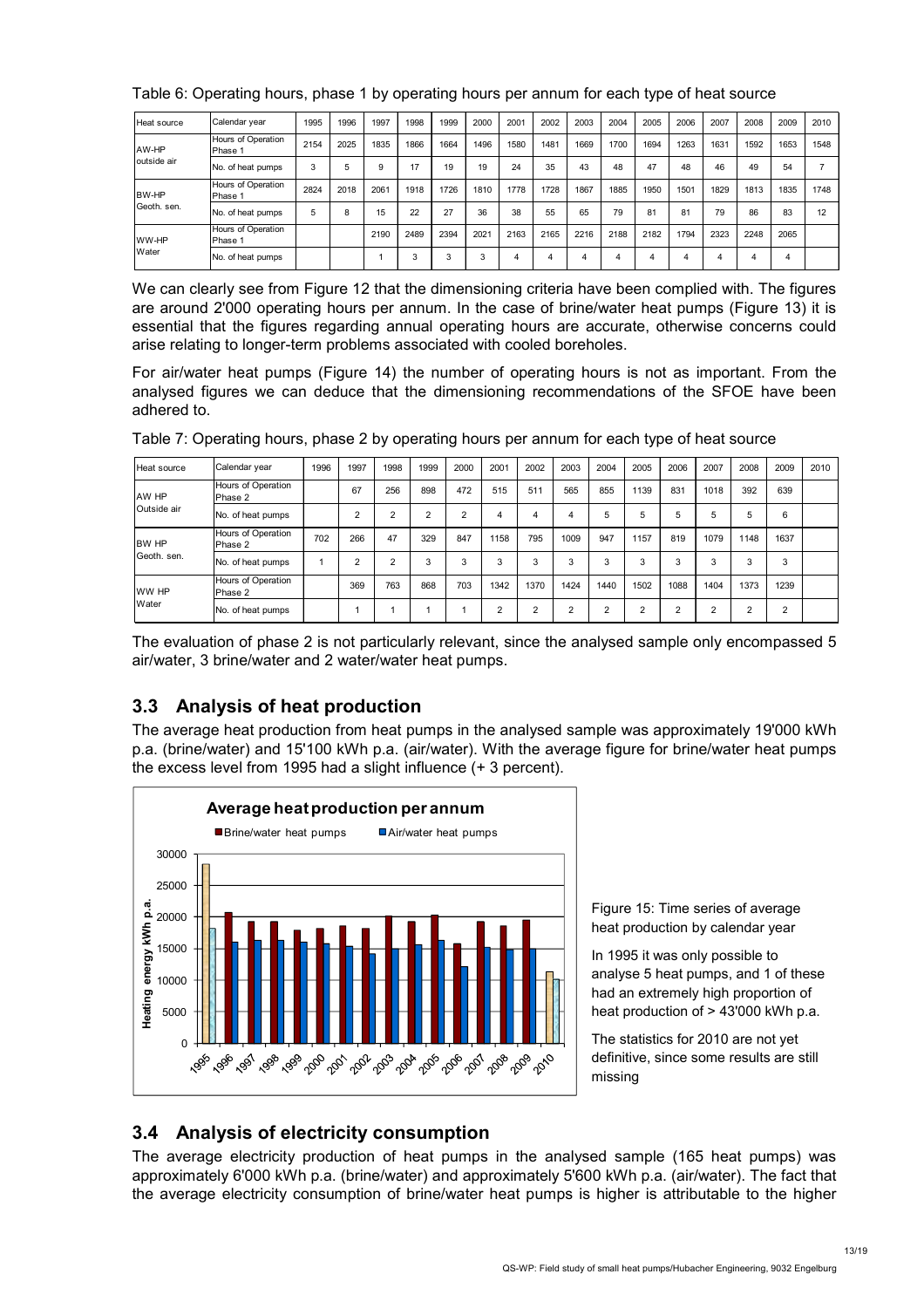

level of heat production (cf. Figure 15). The excess level of electricity consumption of brine/water heat pumps in 1995 influences the average figure by approximately + 6 percent.

> Figure 16: Time series of average electricity consumption by calendar year

> 1995 is not representative, since it was only possible to analyse 5 heat pumps. Furthermore, with one of these the level of electricity consumption was extremely high (> 17'000 kWh p.a.)

The statistics for 2010 are not yet definitive, since some results are still missing

### **3.5 Influence of refrigerant on efficiency**

The influence of refrigerants on the efficiency of heat pumps was also studied. For comparison purposes, a number of systems with R22 were included in the analysis, as was the environmentfriendly coolant, propane (R290).



Figure 17: Influence of refrigerants on the efficiency of brine/water heat pumps

We can see that, in both groups, the results with R22, which is no longer used and no longer permitted, are significantly more negative.

With brine/water heat pumps, the best results were achieved with R290 and R410A, as expected. It was only possible to study the influence of R417A on one heat pump. With air/water heat pumps there were no notable variations between the refrigerants, with the exception of R22.

This analysis clearly shows that, in heat pumps, efficiency is influenced to a considerably greater extent by various other factors, e.g. temperature lift (source and heating temperatures), dimensioning, hydraulic integration.

### **3.6 Influence of altitude above sea level (air/water heat pumps)**

The question has often been asked concerning the height above sea level at which air/water heat pumps can be operated with sufficient efficiency. We were able to answer this question reasonably satisfactorily. In the sample, only around 10 air/water heat pumps are operated at an altitude exceeding 600 metres above sea level.

Figure 18: Influence of refrigerants on the efficiency of air/water heat pumps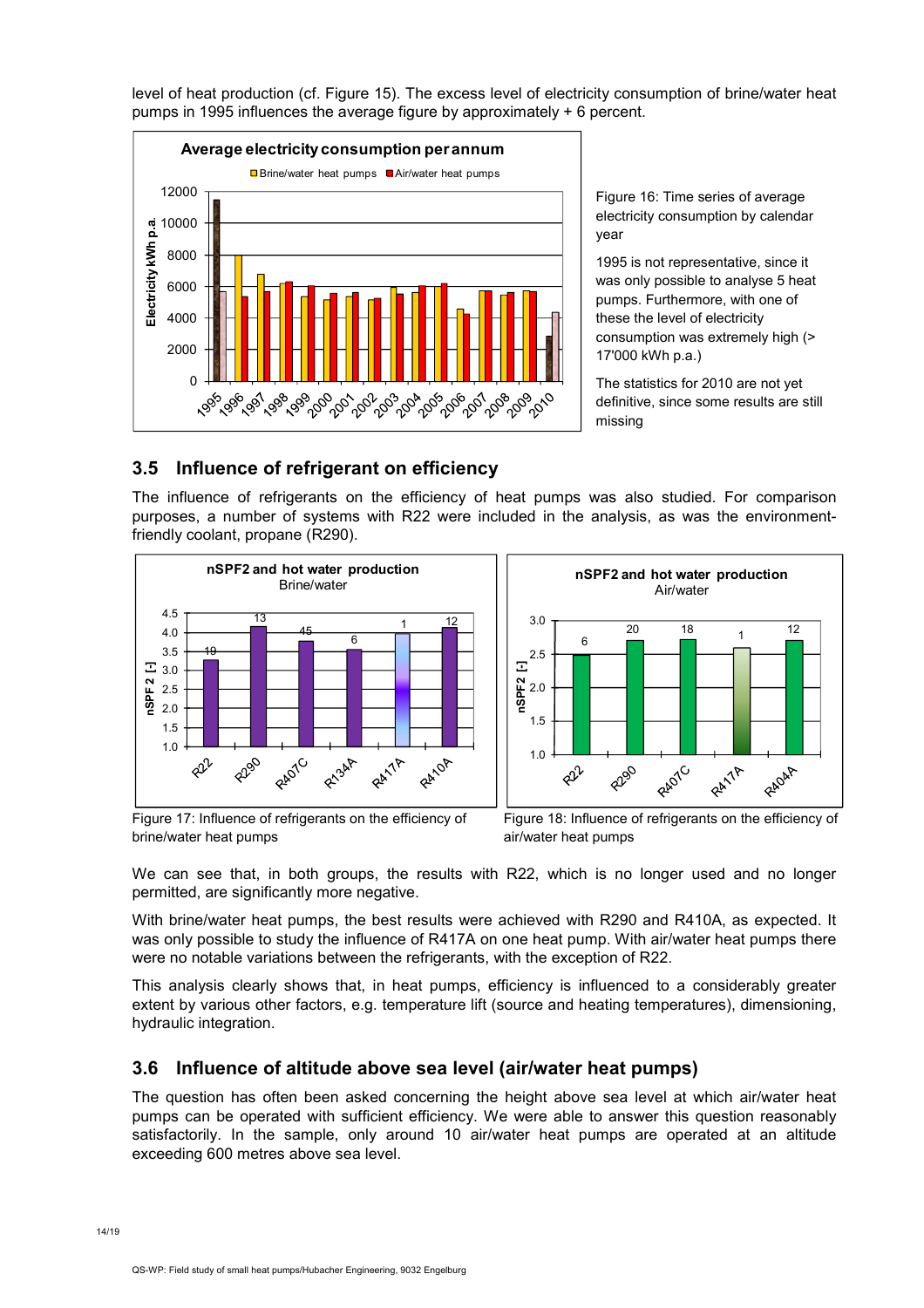

Figure 19: Altitude above sea level of air/water heat pumps

The fact that it would also be possible to achieve good results with heat pumps operated at higher altitudes despite the lower mean outside air temperature is demonstrated by the existence of a heat pump that is in operation at 1,200 metres above sea level and has a very good annual working factor of 3.05.

### **3.7 System availability (analysis of faults)**

System availability of heat pumps has been analysed since the FAWA study, and the results have always been (and remain) very positive. The results for brine/water and air/water heat pumps also only differ very slightly.



Figure 20: Degree of availability of all heat pumps, and of those in new and renovated buildings

The table below contains additional data concerning the various groups.

#### Table 8: System availability by group

| Faut             | All       | Ne w<br>buildings | Renovated<br>bidgs. | A/W      | B/W       | monovalent | bivalent | without<br>storage | with storage |
|------------------|-----------|-------------------|---------------------|----------|-----------|------------|----------|--------------------|--------------|
| Run time [hrs]   | 2'257'079 | 1'139'108         | 1'117'971           | 759'9781 | 1'339'321 | 2'122'269  | 128'034  | 868'400            | 1'388'679    |
| Fauts [hrs]      | 7'416     | 2'655             | 4'761               | 5'308    | 1'705     | 6'966      | 450      | 3'962              | 3'454        |
| Availability [-] | 99.673    | 99.767            | 99.576              | 99.306   | 99.873    | 99.673     | 99.650   | 99.546             | 99.752       |

According to the definition of availability, a fault is deemed to occur and is duly recorded if the heat pump can no longer be operated because it is unable to produce any heat. It is interesting to note that in all groups the availability is well above 99 percent, including air/water heat pumps. The figures for renovated buildings are also very good (approximately 0.2 percent difference).

15/19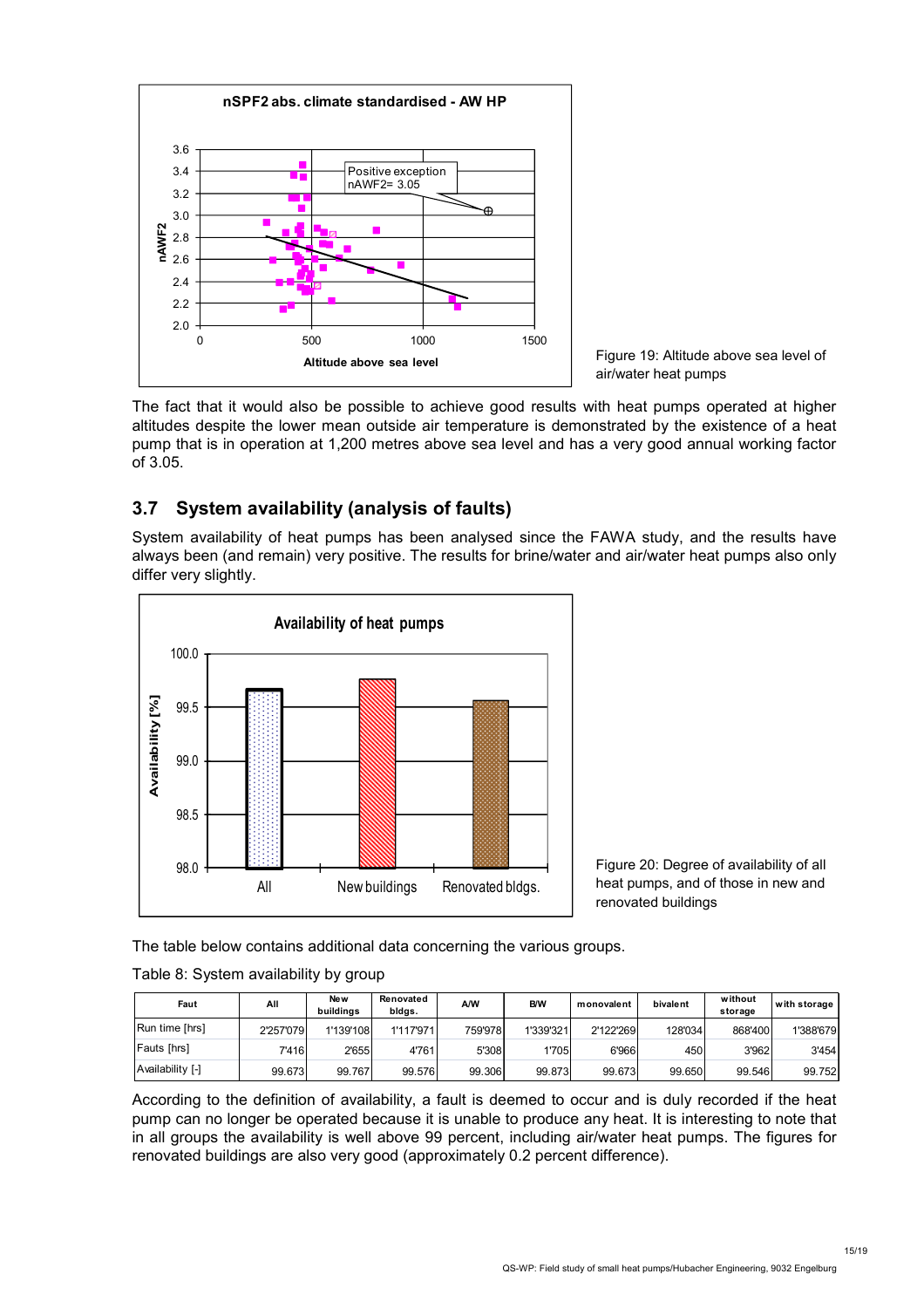## **4 Maintenance and repairs**

The costs of maintenance and repairs are recorded and evaluated in two separate categories as follows:

| Maintenance | This category (which includes service) incorporates the costs of inspection and (if necessary)<br>adjustment of the settings of a heat pump and its control mechanisms. It also encompasses<br>the replacement of parts (including replenishment of refrigerant, replacement of filters,<br>cleaning, etc.), if this is specified in advance as an integral part of the manufacturer's<br>maintenance concept. Service agreements also belong in this category. |
|-------------|-----------------------------------------------------------------------------------------------------------------------------------------------------------------------------------------------------------------------------------------------------------------------------------------------------------------------------------------------------------------------------------------------------------------------------------------------------------------|
| Repairs     | This category encompasses the replacement of components of the heat pump that are no<br>longer functioning correctly or have entirely ceased to function.                                                                                                                                                                                                                                                                                                       |

#### **4.1 Maintenance of heat pumps**

The overall operating costs of a heat pump are influenced not only by energy costs, but also by the costs of maintenance and repairs. Heat pumps are significantly more expensive than conventional oil or gas systems, and this means that, for owners, the maintenance costs are a major factor. Furthermore, the amount that has to be budgeted for maintenance is also an important factor for carrying out viability studies, which are of great importance in terms of assessment of heat pumps and can also be directly applied for image advertising.

These analyses were initiated in an earlier SFOE project<sup>3</sup> involving a sample of 50 heat pumps. There are now 61 in this sample, and we have integrated this analysis into the present study since it is also of great importance that verified statistics concerning costs are available and can be communicated accordingly.

For the purpose of determining the maintenance and energy costs, each owner has to be questioned in person. The use of questionnaires has proved to be unsuitable, and for this reason it is necessary to question owners by phone or on site in order to clarify any existing uncertainties and contradictions. Maintenance and repair costs are recorded on the basis of service reports, invoices, etc.

The composition of the analysed sample was as follows:

Heat sources (31 geothermal energy sensors, 3 earth-to-air heat exchangers, 1 energy pile, 22 air, 4 water), heating and hot water production, 46 , and 15 for heating purposes only.



Figure 21: Average maintenance costs (service and maintenance) during the years of operation of heat pumps

As we can see, some costs are also incurred during the guarantee period (normally 2 years) - these concern costs that are not covered by warranty, e.g. resulting from operating errors

The average maintenance costs (service and maintenance) for heat pumps are 21.60 Swiss francs p.a., i.e. are extremely low. The fact that there are almost no costs in the first 2 years is attributable to the guarantee period and a relatively high degree of goodwill. The slightly increasing costs are attributable to more frequent servicing procedures for control purposes and for repairing minor faults.

-

<sup>&</sup>lt;sup>3</sup> SFOE research project no. 100,454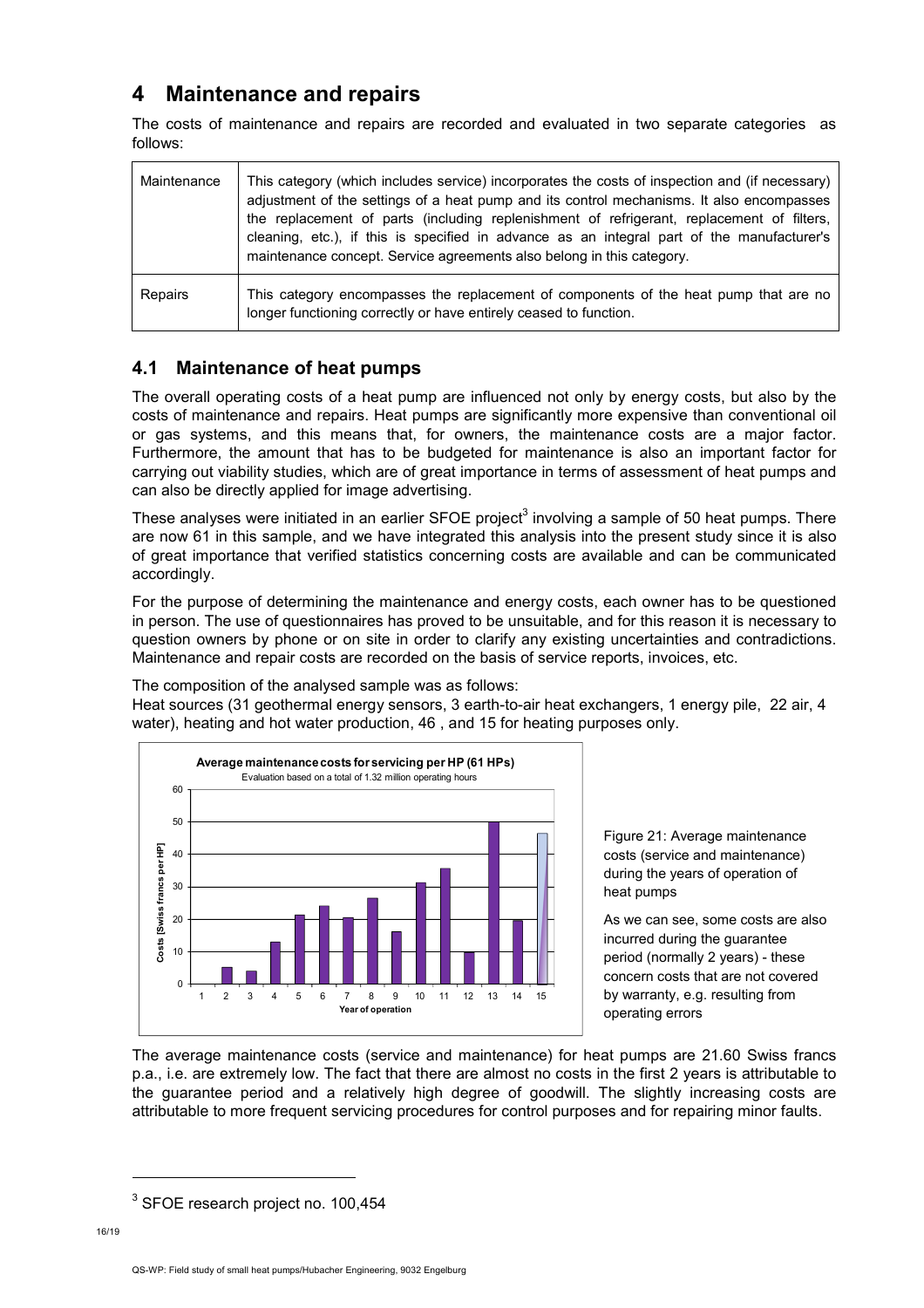### **4.2 Heat pump repairs**

Repair costs vary according to type of fault. The years in which higher costs are incurred reflect major repairs such as compressor damage, heat exchanger failure, and in one case fire damage (in a propane system, caused by an electrical fault). The other costs reflect normal repairs, e.g. to the expansion valve, flow monitor, control mechanism, etc., as well as other external influences such as blockage of the hydraulic system, mixing valves and circulation pumps. The average level of all repair costs is 84.40 Swiss francs p.a. per heat pump. These low costs represent a good result and have a positive influence on the calculation of the operating costs for a heat pump.



Figure 22: Average repair costs calculated throughout the years of operation of a total of 61 heat pumps

During the 15 analysed years of operation, the repair costs for the 61 heat pumps varied considerably. We were unable to ascertain that the frequency of repairs also increased in line with age, and these positive findings are a reflection of the high quality of small heat pumps.



Figure 23: Number of heat pumps in need of repairs in relation to years of operation

Figure 23 shows the number of systems that required minor and major repairs during the corresponding number of years of operation. Here we can clearly see that, in the first 3 years, most of the repairs were carried out under guarantee or on the basis of goodwill.



Figure 24: Heat pumps with repair costs > 500.00 Swiss francs



Figure 25: Heat pumps with repair costs > 1,000.00 Swiss francs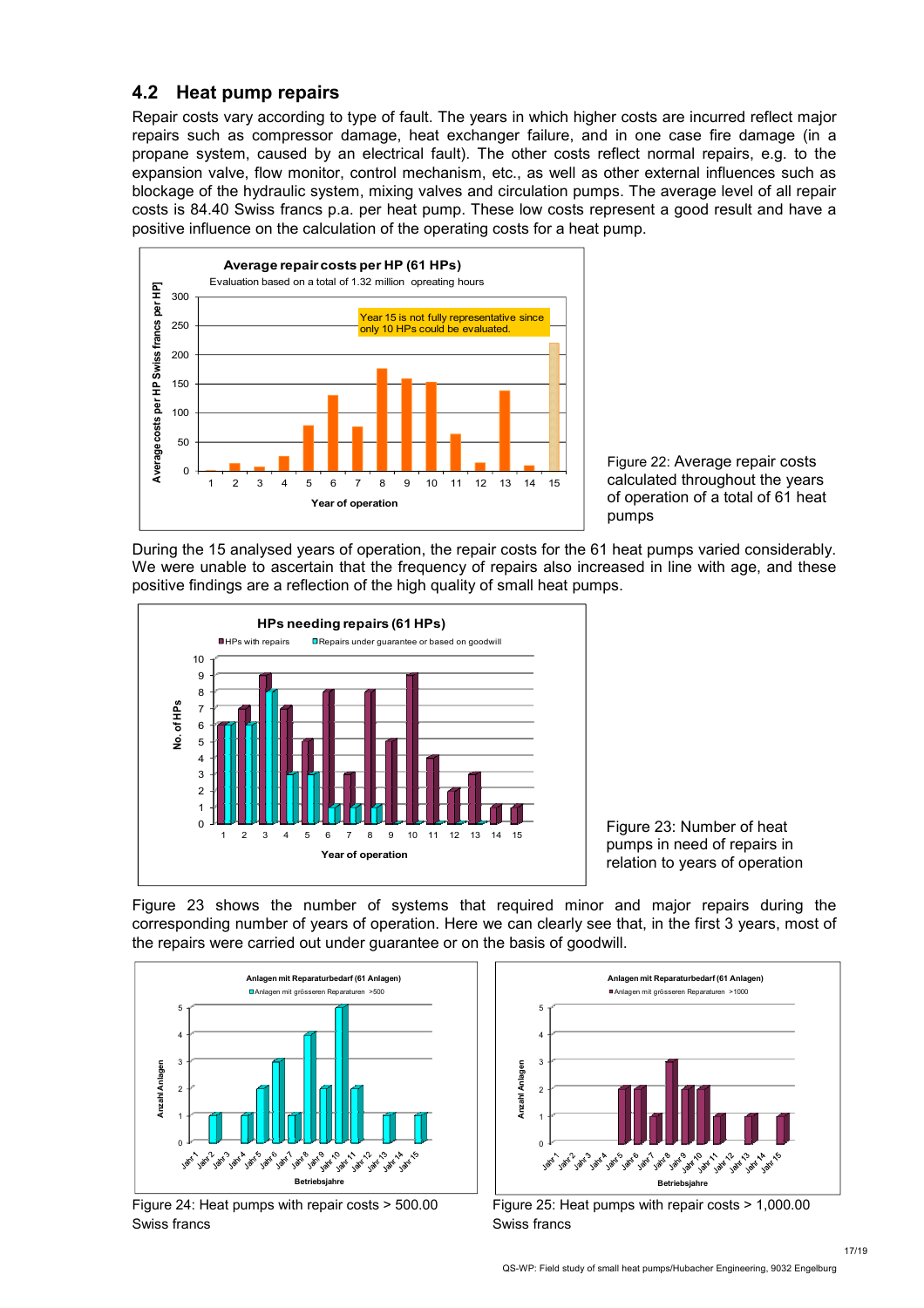As we can see from Figures 24 and 25, only very few heat pumps required major repairs. Despite these positive figures, major repairs cannot be entirely ruled out, of course.

#### **4.3 Total maintenance and repair costs**

On average, the total costs for maintenance and repairs of the 61 heat pumps during the 15 analysed years of operation amount to 106.00 Swiss francs p.a. These are very low figures, which point to the high quality of small heat pumps. Nonetheless, this does not mean that no repairs were required. The analysed costs include 5 compressors, fire damage and icing damage on the evaporator.

Table 7 below shows details concerning the average maintenance costs. If we calculate these maintenance costs per operating hour, the figures are 1.065 cents per hour for maintenance and 4.045 cents per hour for repairs. This analysis of the 61 heat pumps is based on a total of 1.32 million operating hours.

| Year               |      |       |       | 4     |       | 6      |       |       | 9     | 10                                       |       | 12    | 13                     | 14   | 15     | Average |
|--------------------|------|-------|-------|-------|-------|--------|-------|-------|-------|------------------------------------------|-------|-------|------------------------|------|--------|---------|
| No. Of HPs         | 33   | 61    | 61    | 61    | 61    | 61     | 60    | 58    | 55    | 52                                       | 51    | 42    | 36                     | 21   | 10     |         |
| Maintenance        | 0.00 | 5.10  | 4.03  | 13.02 | 21.67 | 24.11  | 20.60 | 26.59 | 16.22 | 31.30                                    | 35.61 | 9.71  | 50.09 19.47            |      | 46.56  | 21.60   |
| Repairs            | 0.02 | 13.56 | 7.40  | 26.00 | 78.26 | 130.76 |       |       |       | 76.00   176.51   159.10   153.43   63.17 |       | 13.73 | 138.76                 | 9.52 | 220.40 | 84.40   |
| <b>Total costs</b> | 0.02 | 18.65 | 11.43 | 39.01 | 99.92 | 154.87 |       |       |       | 96.60 203.10 175.32 184.72 98.78         |       |       | 23.45   188.85   29.00 |      | 266.96 | 106.00  |

Table 9: Maintenance costs for heat pumps

The final year of operation (year 15) is not yet representative, since in the sample only 10 systems with 15 years of operation could be evaluated.

## **5 Co-operation at the national level**

Two support group meetings were held each year with Richard Phillips and Gerold Truniger from the SFOE, and Professor Max Ehrbar (as expert).

The contacts with the Swiss Association for the Promotion of Heat Pumps (FWS) are a favourable platform for conveniently passing on findings in a focussed manner, which flow directly into educational material.

The various topics are subsequently disseminated via all available FWS channels, as well as in the form of lectures and workgroup activities, and directly through training courses (certified FWS partners).

## **6 Co-operation at the international level**

The head of the project was able to hold a presentation concerning this project at the International Heat Pumps Symposium at the TWK in Karlsruhe, Germany (Professor Reichelt) on 29 October 2009, and at the 2011 Vorarlberg Heat Pumps Conference.

No further official international contacts were scheduled. Contacts are maintained with the project groups in Germany and Austria, and reports and publications are compared with one another.

As the result of far-sighted planning within the SFOE, Switzerland had already approved the initial project concerning field studies on small heat pumps (FAWA study [1] and follow-up projects QS-WP/QP [2]) in 1995, in terms of experience and findings we are well in the lead.

## **7 Conclusions**

The evaluations demonstrate a high level of continuity. There are very few inconsistencies and the quality of the results is high. In addition, the cost analyses for maintenance and repairs yield good results, and these can also additionally support the positive development of heat pump sales since the figures relating to maintenance costs (service and maintenance) are also very favourable.

It is very important to continue these studies on small heat pumps. The findings relating to efficiency and maintenance costs throughout the entire service life of these systems are of great interest, and heat pumps are currently in a stage of development that is especially noteworthy. It is only now that we are in a position to obtain reliable information concerning the entire service life of heat pumps which is of interest to the market and potential buyers.